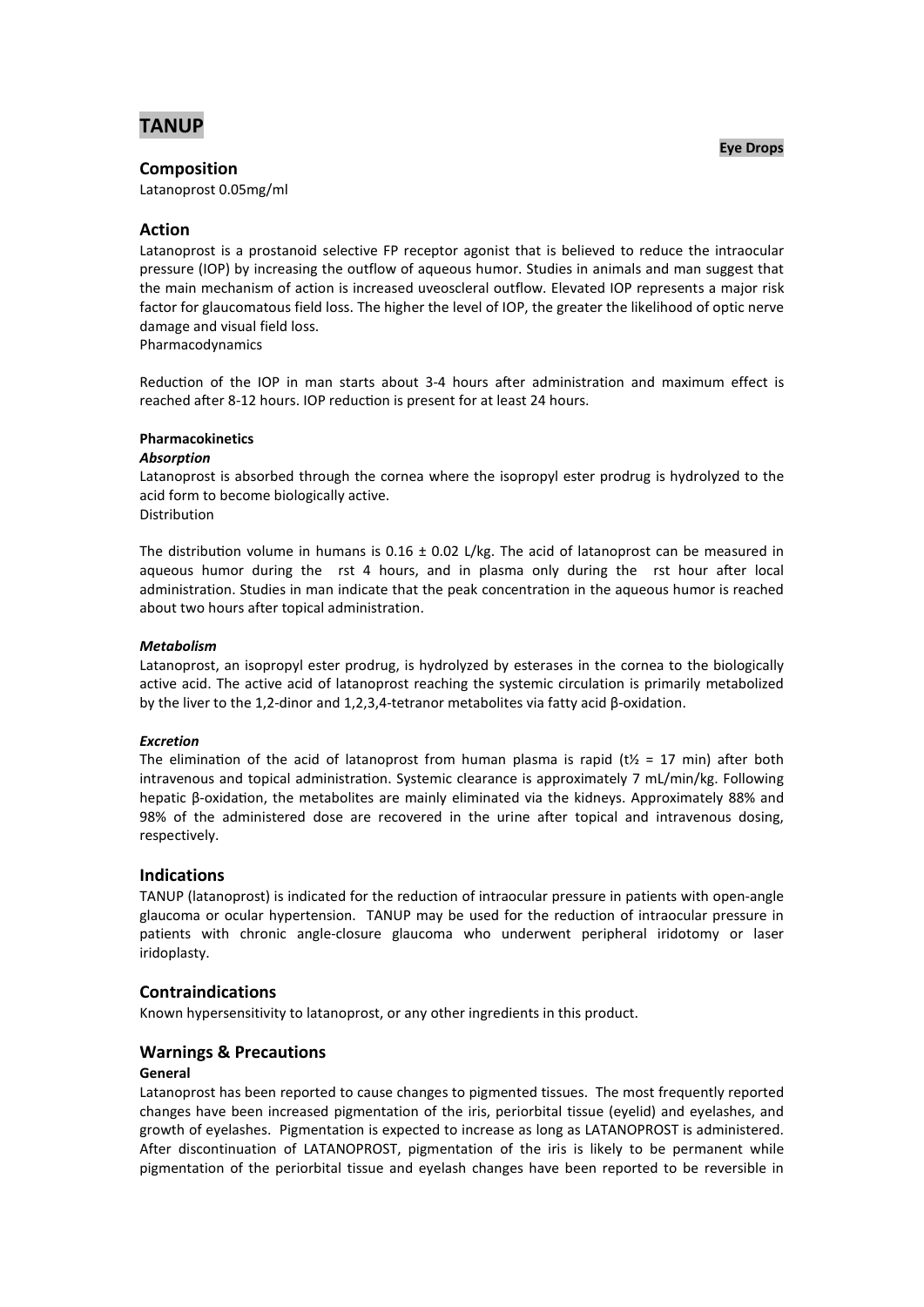some patients. Patients who receive treatment should be informed of the possibility of increased pigmentation. The e ects of increased pigmentation beyond 5 years are not known. Patients who are expected to receive treatment in only one eye should be informed about the potential for increased pigmentation in the treatment eye and thus, heterochromia between the eyes.

LATANOPROST may gradually increase the pigmentation of the iris. This effect has predominantly been seen in patients with mixed coloured irides, i.e., blue-brown, grey-brown, green-brown or yellow-brown. The eye colour change is due to increased melanin content in the stromal melanocytes rather than to an increase in the number of melanocytes. This change may not be noticeable for several months to years. Typically, the brown pigmentation around the pupil spreads concentrically towards the periphery of the iris and the entire iris or parts of the iris become more brownish. Neither nevi nor freckles of the iris appear to be affected by treatment. While treatment with LATANOPROST can be continued in patients who develop noticeably increased pigmentation, these patients should be examined regularly.

During clinical trials, the increase in brown iris pigment has not been shown to progress further upon discontinuation of treatment, but the resultant colour change may be permanent.

#### **Hepatic/Biliary/Pancreatic**

LATANOPROST has not been studied in patients with hepatic impairment and should, therefore, be used with caution in such patients.

#### **Ophthalmologic**

Macular edema, including cystoid macular edema, has been reported during treatment with LATANOPROST. These reports have mainly occurred in aphakic patients, in pseudophakic patients with torn posterior lens capsule, or in patients with known risk factors for macular edema. LATANOPROST should be used with caution in patients who do not have an intact posterior capsule or who have known risk factors for macular edema

There is no experience with LATANOPROST in patients with inflammatory ocular conditions, inflammatory glaucoma, neovascular glaucoma or congenital glaucoma, and only limited experience with pseudophakic patients and in patients with pigmentary glaucoma .

LATANOPROST should be used with caution in patients with a history of intraocular inflammation (iritis/uveitis) and should generally not be used in patients with active intraocular inflammation.

Latanoprost should be used with caution in patients with a history of herpetic keratitis. Latanoprost should be avoided in cases of active herpes simplex keratitis and in patients with a history of recurrent herpetic keratitis specifically associated with prostaglandin analogues.

There have been reports of bacterial keratitis associated with the use of multiple-dose containers of topical ophthalmic products. These containers had been inadvertently contaminated by patients who, in most cases, had a concurrent corneal disease or a disruption of ocular epithelial surface.

This product contains benzalkonium chloride as a preservative, which may be absorbed by soft contact lenses. Remove contact lenses before administration of Latanoprost. Contact lenses may be reinstalled 15 minutes after administering Latanoprost.

### **Renal**

LATANOPROST has not been studied in patients with renal impairment and should, therefore, be used with caution in such patients.

#### **Respiratory**

There is no experience in patients with severe or uncontrolled asthma. Such patients should therefore be treated with caution until there is sufficient .

## **Sexual Function/Reproduction**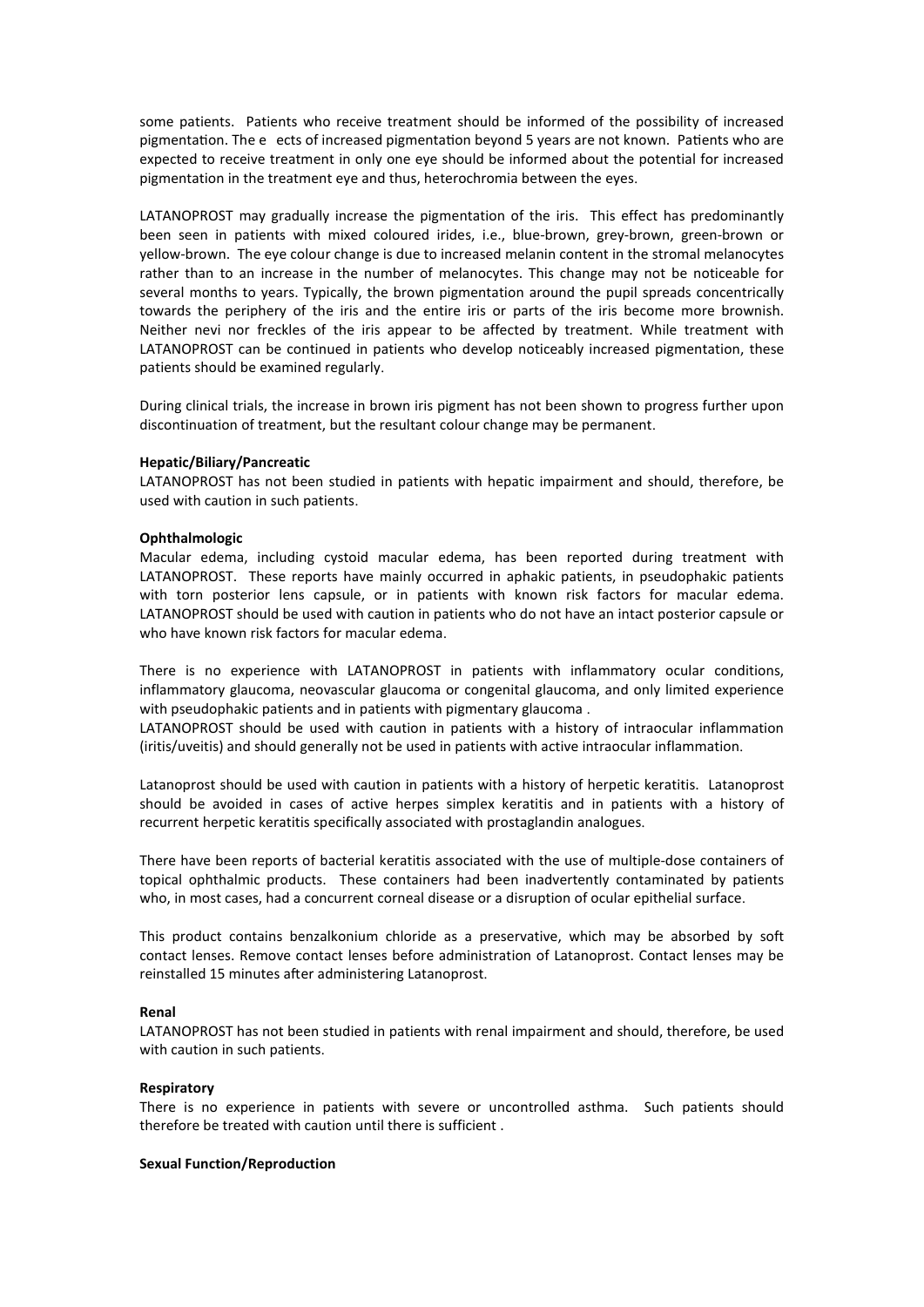*Fertility:* Latanoprost has not been found to have any effect on male or female fertility in animal studies.

### **Skin**

Eyelid skin darkening, which may be reversible, has been reported in association with the use of **LATANOPROST** 

LATANOPROST may gradually change eyelashes and vellus hair in the treated eye; these changes include increased length, thickness, pigmentation, the number of lashes or hairs, and misdirected growth of eyelashes. Eyelash changes are usually reversible upon discontinuation of treatment .

#### **Special Populations**

*Pregnant Women:* Reproduction studies have been performed in rats and rabbits. In rabbits an incidence of 4 of 16 dams had no viable fetuses at a dose that was approximately 80 times the maximum human dose, and the highest nonembryocidal dose in rabbits was approximately 15 times the maximum human dose. LATANOPROST should be used during pregnancy only if the potential benefit justifies the potential risk to the fetus.

*Nursing Women:* The active substance in LATANOPROST and its metabolites may pass into breast milk and LATANOPROST should therefore be used with caution in nursing women.

*Pediatrics:* The safety and efficacy of the use of LATANOPROST in children has not been established.

### **Adverse Reactions**

### **Clinical Trial Adverse Drug Reactions**

*Because clinical trials are conducted under very specific conditions the adverse reaction rates observed in the clinical trials may not reflect the rates observed in practice and should not be compared to the rates in the clinical trials of another drug. Adverse drug reaction information from clinical trials is useful for identifying drug-related adverse events and for approximating rates*.

The ocular adverse events and ocular signs and symptoms reported in 5 to 15% of the patients on latanoprost) in the three 6 month, multi-centre, double-masked, active-controlled trials were blurred vision, burning and stinging, conjunctival hyperemia, foreign body sensation, itching, increased iris pigmentation and punctate epithelial keratopathy.

Local conjunctival hyperemia was observed: however, less than 1% of the LATANOPROST treated patients required discontinuation of therapy because of intolerance to conjunctival hyperemia.

In addition to the above listed ocular events/signs and symptoms, the following were reported in 1to 4% of the patients: dry eye, excessive tearing, eye pain, lid crusting, lid edema, lid erythema, lid discomfort/pain and photophobia.

The most common systemic adverse events seen with LATANOPROST were upper respiratory tract infection/cold/ u which occurred at a rate of approximately 4%. Pain in muscle/ioint/back, chest pain/angina pectoris and rash/allergic skin reaction each occurred at a rate of 1 to 2%.

## **Less Common Clinical Trial Adverse Drug Reactions (<1%)**

The following events were reported in less than 1% of the patients: conjunctivitis, diplopia and discharge from the eye.

During clinical studies, there were extremely rare reports of the following: retinal artery embolus, retinal detachment, and vitreous hemorrhage from diabetic retinopathy.

#### **Post-Market Adverse Drug Reactions**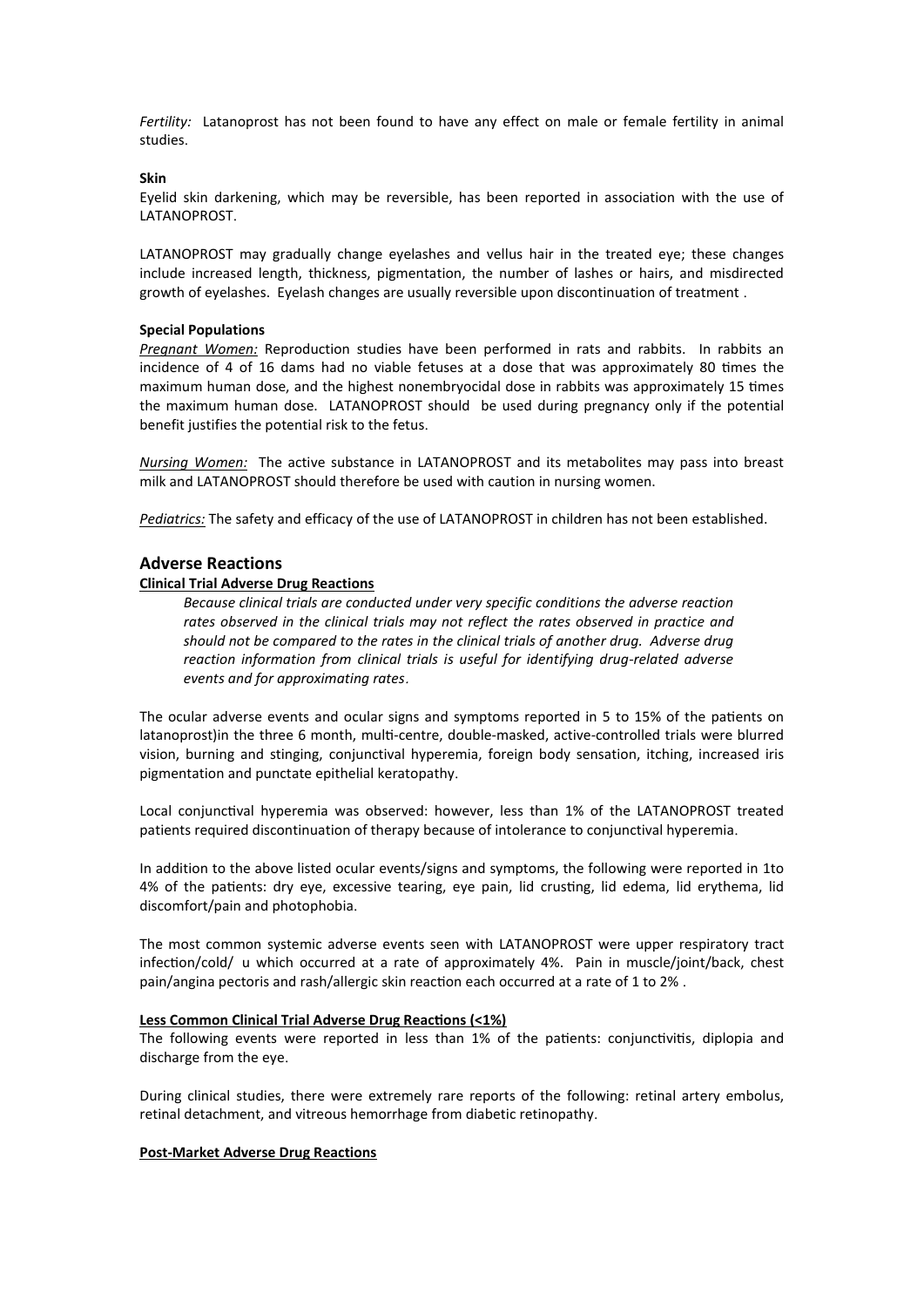Macular edema, including cystoid macular edema, has been reported during treatment with LATANOPROST. These reports have mainly occurred in aphakic patients, in pseudophakic patients with a torn posterior lens capsule, or in patients with known risk factors for macular edema. LATANOPROST should be used with caution in these patients. Upon discontinuation of LATANOPROST treatment, visual acuity has improved, in some cases with concurrent treatment with topical steroidal and non-steroidal anti-inflammatory drugs.

LATANOPROST has been reported to cause darkening, thickening and lengthening of eye lashes. Based on spontaneous reports, rare cases of iritis/uveitis and very rare cases of darkening of the palpebral skin have been reported.

The following events, which have been chosen for inclusion due to either their seriousness, frequency of reporting, possible causal connection to LATANOPROST, or a combination of these factors, have been reported during postmarketing use of LATANOPROST in clinical practice and in the literature: eyelash changes (increased length, thickness, pigmentation of eyelashes, increased number of eyelashes and vellus hairs on the eyelid, curling of eyelashes, misdirected eyelashes sometimes resulting in eye irritation); eyelid skin darkening: periorbital and lid changes resulting in deepening of the eyelid sulcus; intraocular inflammation (iritis/uveitis); macular edema, including cystoid macular edema; corneal edema and erosions; localized skin reaction on the eyelid; photophobia; toxic epidermal necrolysis; infections and infestations: herpetic keratitis. Those events are reported voluntarily from a population of unknown size; therefore, estimates of frequency cannot be made. Rare cases of asthma, asthma aggravation, acute asthma attack and dyspnoea have been reported. There is limited experience from patients with asthma but latanoprost neither was found to affect pulmonary function when studied in a small number of steroid treated patients suffering from moderate asthma nor was it found to affect the pulmonary function, airway reactivity or β2responsiveness when studied in a small number of non-steroid treated asthma patients.

Cases of corneal calcification have been reported very rarely in association with the use of phosphatecontaining eye drops in some patients with significantly damaged corneas.

# **Drug Interactions**

*In vitro* studies have shown that precipitation occurs when eye drops containing thimerosal are mixed with LATANOPROST. If such drugs are used, they should be administered with an interval of at least 5 minutes between applications.

There have been reports of paradoxical elevations in IOP following the concomitant ophthalmic administration of two prostaglandin analogs. Therefore, the use of two or more prostaglandins, prostaglandin analogs, or prostaglandin derivatives is not recommended.

### **Dosage and Administration**

### **Dosing Considerations**

Optimal effect is obtained if TANUP (latanoprost) is administered in the evening.

#### **Recommended Dose and Dosage Adjustment**

The recommended dose for adults, including the elderly (over 60 years of age), is one drop in the affected eye(s) once daily.

The dose of TANUP should not exceed once daily as it has been shown that more frequent administration decreases the IOP lowering e ect. Reduction of IOP in humans starts about 3 to 4 hours after treatment and maximum e ect is reached after 8 to 12 hours. Pressure reduction is maintained for at least 24 hours.

## **Missed Dose**

If one dose is missed, treatment should continue with the next dose the following day.

### **Administration**